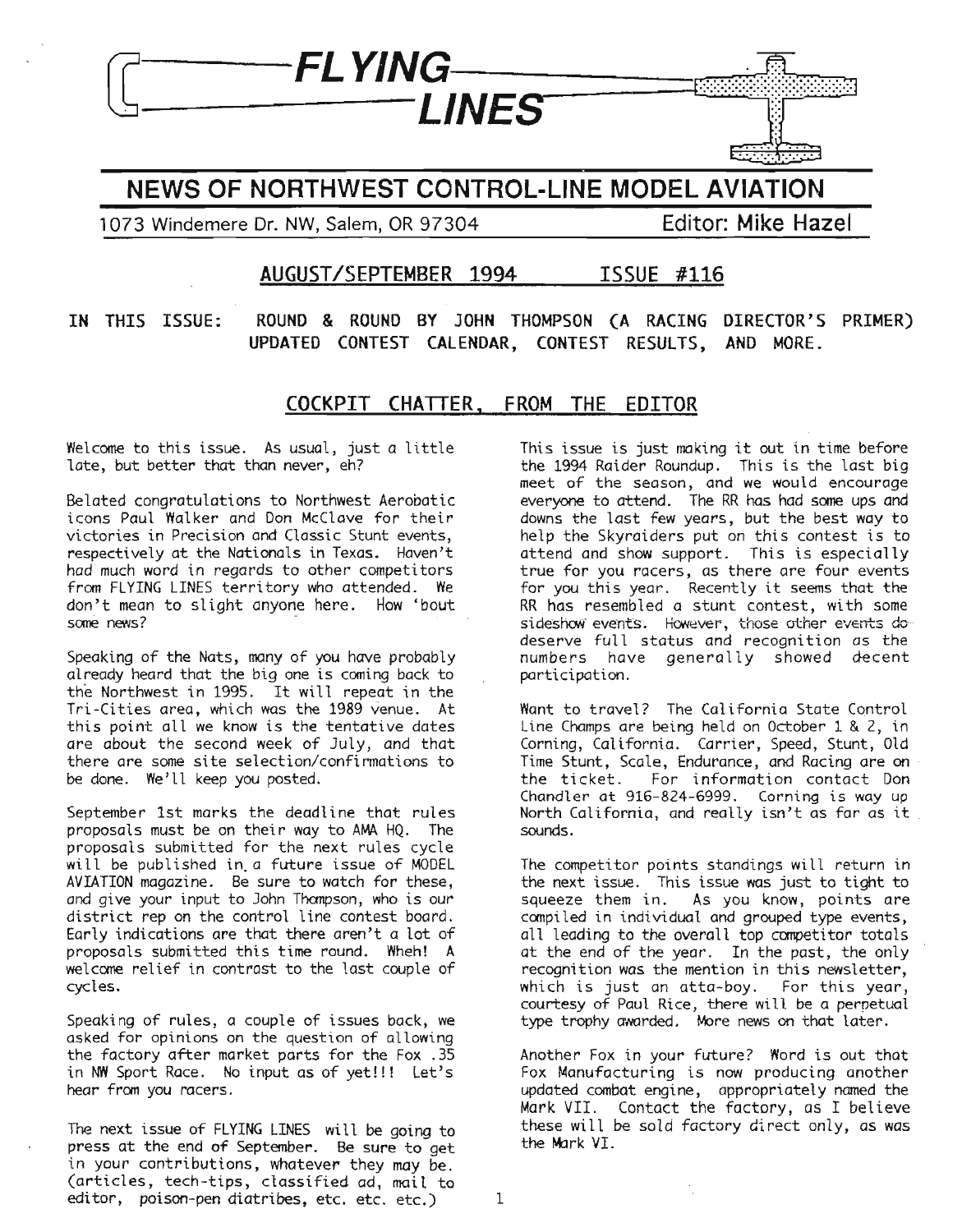

# Gentlemen, start your engines!

Racing is one of the most enjoyable control-line competitive events because it has several attractive elements: There are several classes, so that fliers of any skill level can compete. You can compete in one specialty event or make a day of it and race in several classes.

The rules are fairly simple and the athletic skills vary by class so that nobody should have trouble finding a class they can enjoy. As skill improves, racers can move up the classes — from an elementary event like Northwest Sport Race to a top gun event like Rat Race.

The glue that holds a day of racing together and assures that it is enjoyable for all contestants is the racing event director.

As promised some time ago, we resume our series of articles on "how to be a contest official." The goal of the series is to give Northwest competitors some instruction that might encourage them to volunteer as officials in upcoming contests. The first installment was on "how to be a contest director." This installment is on "how to be a racing director."

As with the racing events themselves, the job of acting as main racing official is simple and, if several simple guidelines are followed, it should be easy to get through a day with every contestant satisfied that he or she had a pleasant day and a fair chance in competition. However, the key to success even in a fairly simple job like racing director is *doing it right.* It doesn't take much of a lapse of judgement or misunderstanding of the rules to make a lot of competitors unhappy. A little time spent in advance preparation and in reviewing the task at hand will make the job go smoothly.

As stated in the article on directing a contest, the wise event director keeps in mind one goal: To assure that the competitors have a fair chance to compete. The contest is for the competitors; all other concerns  $$ including the convenience of the racing director  $-$  are secondary. Remember at all times: The *race* you are judging is more important to the competitors than the banquet you want to attend later!

A good racing director is in a sense "invisible." That is, the racing director does not affect the outcome' of the competition  $\frac{1}{\sqrt{2}}$  in the same way that a baseball umpire should not affect the outcome of the game. The rating director  $-$  or umpire  $-$  should conduct the activities in a way that his participation advances the goal of fair competition without becoming an environmental factor to be overcome.

For example, a racing director who doesn't follow the standard countdown becomes a hindrance to racing teams that have established a pitting routine that depends on that countdown. Similarly, a director that invents his own interpretation of the rules, different from the standard interpretation of other directors in the region, becomes a "surprise" condition that contestants won't appreciate dealing with.

That leads us to racing director's Rule No. 1: *Know the rules!*

Well before the contest day, the event director should have read and understood the rules of all events he is to run. This includes the unified racing rules section of the AMA rulebook, the specific section in the rulebook, and the official rules of any Northwest regional event. The racing director should know how many planes are allowed in a heat, how many pit stops, etc. He should also know what planes are and are not legal, what kind of lines to use and what the pull test is. Finally, he should have some sense for how these rules are interpreted by other racing directors. If the racing director has not participated in the events enough to know me standard practice, he should be sure to have an experienced racing director on hand on racing day that he can consult with in the case of any unusual occurrence.

It's important to know more than just the basics of how many planes of what type are allowed.. Those AMA racing rules also must be well understood. Imagine the following scenario; do you know the answer to the question it raises?

Racing Quiz: *During a race, Team A's plane lands and is.in the pit being refueled. Team B's plane shuts down and lands. As Plane B lands, it is entangled in the lines from grounded Plane A. As racing director, what is your ruling?* (Answer at end of column).

Incidents like this will come up; if the racing director doesn't know the rules, he'll be in trouble.

Now that you know the rules, let's move on to the standard procedure for a day of racing.

Before racing even begins, it is the responsibility of the racing director to make sure that the circle is available for racers to warm up before their event begins. At some sites, this may involve ejecting fliers from some other discipline; so be it Clear the circle for racing well in advance of the scheduled start time. Like any other competitive event, racing requires some tuning up. The racing director also should make sure the circle is properly marked for the events to be flown; any deviations from proper marking should be pointed out to the pilots at the meeting (discussed below).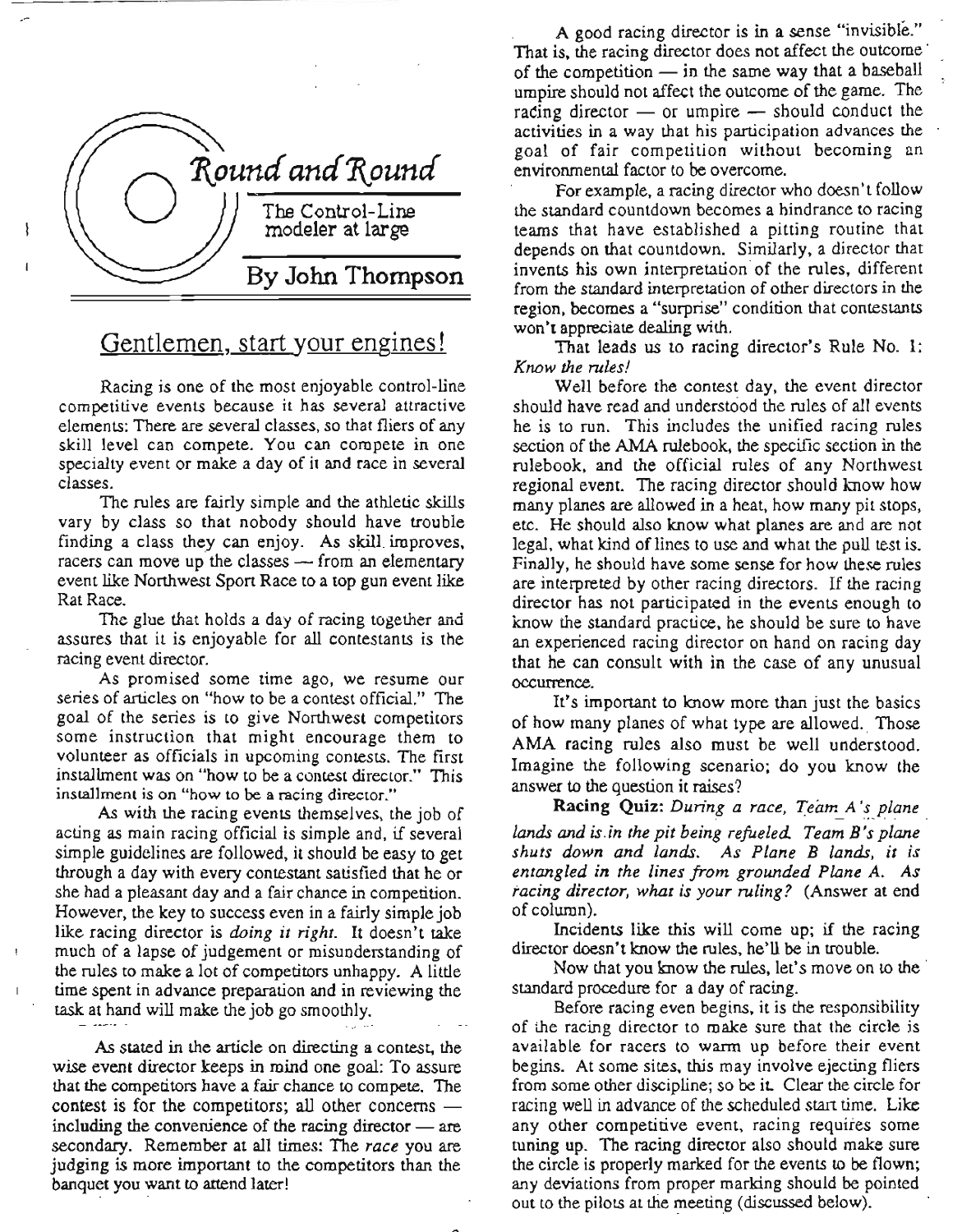Once you' have collected the names of the contestants from the registration table, convene a pilots' meeting at or shortly before the scheduled racing time. At that meeting, begin by making sure you have the names of all contestants; there could have been a slipup in registration or someone may not yet have entered. Get that taken care of now.

Also on the meeting's agenda is a check to make sure everyone knows the rules. If all the contestants are experienced in the particular event. this can be brief. If there are new people entered, some discussion may be necessary to clarify details.

The racing director should remind the contestants of the number of planes in the heats, and the number of pit stops. Make sure teams know whether they will run double heats or single heats, and if there are double heats, whether times will be added or the best times will be used.

Finally, there is the draw for heats. If this is not a round-robin race with a point system (such as a Drizzle Circuit format), do the best you can to accommodate conflicts between pit/pilot teams. Place partners who both have their own individual entries in separate heats as much as possible. It may not be possible to separate all partners in all heats. (In a round-robin format, the draw is random, with no accommodation for partnerships.)

Fill the heats as much as possible; that means that if the race calls for three-plane heats, have as many three-plane heats as possible. However, solo heats are not allowed, so split the contestants up in a way that provides traffic in all heats. For example, if you have 10 entries in a race that calls for three-up heats, the best scenario is two three-plane heats and two two-plane heats. The racing director has the authority, with approval of the teams at the meeting, to offer small numbers of planes in the heats if it is advisable because of the presence of inexperienced pilots in a particular race. The director also can attempt to put faster planes together and slower planes together to avoid unsafe speed differentials. Abide by the maximum number of planes in the heat specified in the rules; if you decide to take more than the maximum number of a single heat to the finals, split the finals into more than one heat.

If some unusual circumstance, such as a contestant dropping out, makes a solo heat unavoidable, attempt to recruit a volunteer team to provide traffic in the heat. In a "traffic" heat, only the official contestant is scored. If traffic cannot be recruited, the single contestant can run a solo "stiff-arm" heat. He is required to hold his arm out at length and walk the circle - *and no records set in this heat will be counted.*

The pilot's meeting also is the place to discuss any deviations from the rules that may be suggested by the circumstances. This is also the point at which waivers of insignificant deviations from the rules can be proposed. For example, one team from out of the area may have brought a plane for Northwest Sport Race that does not have the required 2-inch wheel. The racing director can ask the contestants if they will allow the plane to race. If they unanimously consent, the plane can be admitted. This is not a "majority rules" situation. *If one team objects to a proposed deviation, the rulebook isfollowed to the letter.*

The pilots' meeting also offers the teams an opportunity to raise any questions they may have. Be sure to have a copy of the rules on hand for reference.

Make sure the teams know where to find the contest-supplied fuel for the events that require it (You also should maintain, throughout the day, some measure of control over the fuel — make sure the jug is capped, and that the contestants are in fact using it!)

The final act of the racing director at the meeting is to advise the pilots when racing will begin and what kind of a between-heats clock he will maintain. This will be determined by the number of events and the number of contestants, but some kind of time clock is advisable even on days with a light turnout, to make sure that things move along. The racing director has some flexibility, but it it must be used judiciously. One common time-saving practice is to set a 5-minute clock between heats but to cut to the 2-minute countdown when all teams are ready. If the 5-minute clock is used, it must be absolute. On a day of light turnout, you can dispense with the 5-minute clock and just keep the contestants moving, starting the countdown when all are ready.

Timing and watch handling:

You may have a permanent crew of timers, or you may recruit timers from among the contestants if there are enough on hand. The procedure for handling the scores is the same in either case.

Each timer is stationed at the starting point for each racing team. This positioning is important to assure an accurate timing and lap count. The timers start their watches on the "Go" signal and stop it when the prescribed number of laps is completed. They also watch to make sure the proper number of pit stops are made. Timers should be close enough that the pit crew can check their counter and watch, and they must make it available for the pit crews to see.

When the race is over, the timers *do not* reset their watches and counters. The timers carry their watches to the event director, who logs the times into his score sheet. If a plane does not complete the heat, the number of laps he turns is logged instead of a time. For AMA rulebook events, the times are logged. through tenths of a second. For Northwest Sport Race, Northwest Super Sport Race and Northwest Goodyear, the times are rounded off to the nearest second. The event director resets the watches and counters - or allows the timers to reset them - *after all scores are logged.* This procedure allows further checking in the case of a timing or watch error. (A timing or watch error is a case in which the watch is not stopped at the end of the race, or the number of laps counted is incorrect, or the watch or lap counter malfunctions, etc., leading to an unknown score.)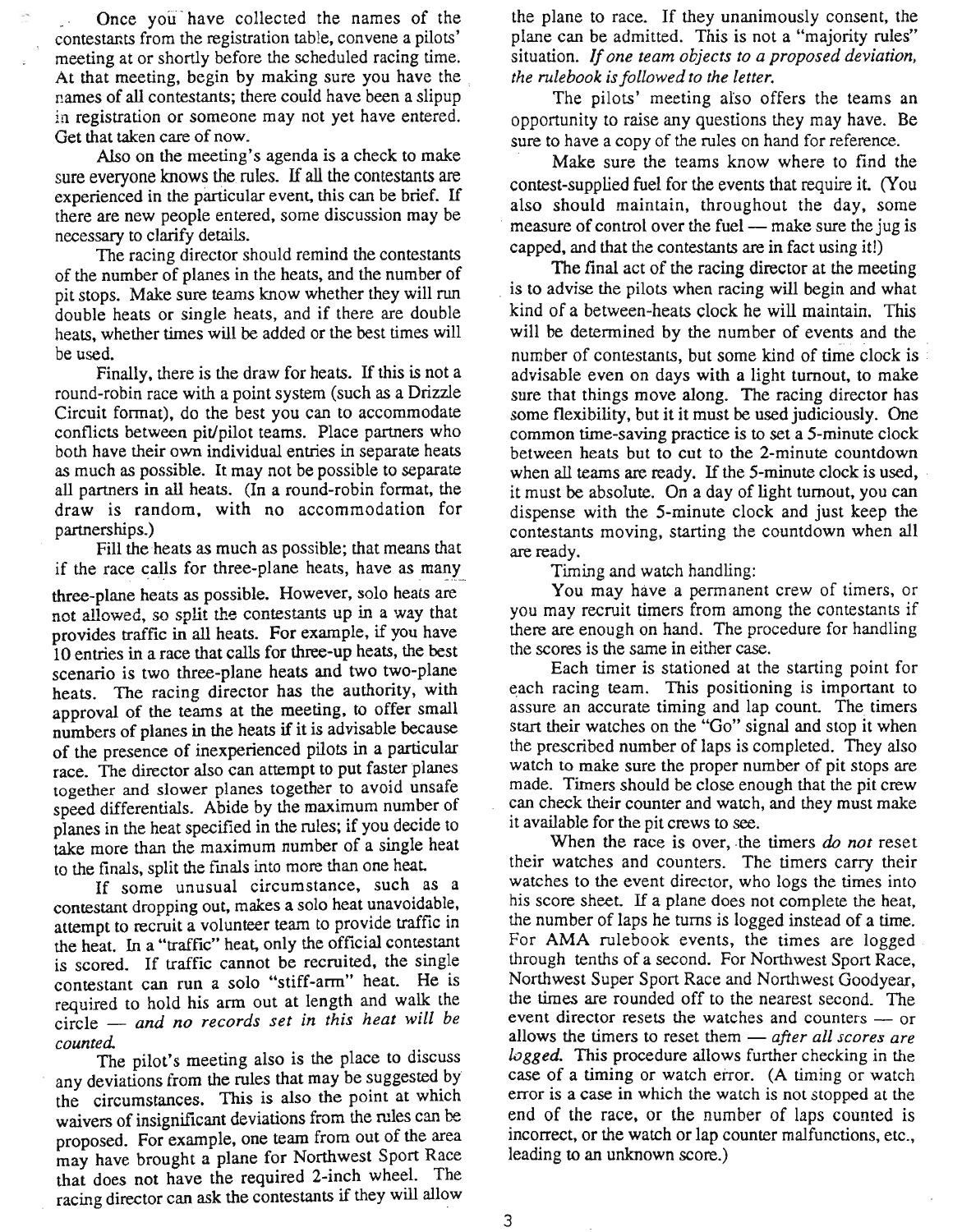A timing or watch error must be resolved. If it is a final race and the placing is obvious  $-$  that is, all affected contestants agree on the order of finish - the results can be official without the times. However, if a timing error occurs in a preliminary heat and the result could make a difference in selection of finalists, and if there is no satisfactory way of settling the question of score, than the contestant who did not receive a score

*must be awarded a refly.*

Countdown: This is one of the most important jobs of the racing event director. It is absolutely essential that the countdown be of a standard format and followed exactly for every heat. If the racing director hands the starting job off to another official, that new official should be instructed on the proper procedure. Failure to follow a standard countdown can place certain teams at a disadvantage.

This is the standard countdown: "2 minutes... l minute...30 seconds...15 seconds...IO...5...Go."

Note that there is no countdown from "5" to "Go." Long experience has shown that a "5-4-3-2-1- Go" countdown is an invitation for some eager team to start on "I." *Don't* count down from "5." Just say "5...Go." Similarly, don't deviate from the other standard markers. If you skip the ''30 seconds" or the "1 minute," for' example, you may cause a crew to miss a vital warmup marker. Skipping the "15" may cause a team to miss a warmup, or a prime, or to attach the battery too late. If their plane fails to start, they'll blame YOU.

Once the race is under way, the racing director's job continues. He should watch the race to make sure there are no flagrant violations of racing conduct, and he should be watching close to see any mishap occurs, in case some sort of a ruling may be needed. Some mishaps (like the one in the quiz) are covered in the rules and others are "just racing." It may not be possible to assign blame for every mishap and resolve every dispute, but you should be watching so that you know what happened. Let the rulebook be your guide in the case of questions.

Common violations that should be observed are whipping and flying high. The racing director also should watch for unsafe flying, such as takeoffs through a pit area, pitting too far inside the circle, etc., and advise contestants about them. In the case of an unusual mishap, the racing director may be called upon to make some quick judgements about how to deal with them  $-$  such a show to clear a line tangle or give permission to a crew to retrieve a plane from the interior of the circle.

It is standard practice to warn the pit crew about flying violations, and a three-lap penalty can be applied if the violations continue. Disqualification is the penalty for extreme cases. The racing director should be on the

lookout for *serious* violations, and should not disrupt. the race with numerous warnings and/or penalties for minor, unintentional or momentary infractions.

The racing director should be alert for the possibility that he may be asked permission by a crew to enter the circle, or by a pilot who wishes to leave the circle. A pilot may not leave the circle  $-$  even if no planes are aloft  $-$  during the timed period of the race *unless he receives permission from the director.* The director may grant permission if he feels it is safe for the pilot to leave.

When the race is over, the timers deliver their watches to the starter, who logs the times and determines the results. The goal of preliminary heats to to select finalists. In the final, the order of finish determines placing in the contest. Depending on the decision made early in the day, the finalists can be selected on the basis of fast heats, added double heats, or round-robin scoring.

The racing director should keep clear and accurate records of all heat scores. A sheet of paper on a clipboard can be used, but a racing form like those developed for the Northwest Regionals by Will Naemura is even better. A sample form is published elsewhere in the newsletter. The complete results should be turned in to the contest director.

The scenarios and rules discussed above cover only the most common circumstances; there are many other situations covered in the rulebook and regional rules. That's why it is so important to know the rules, and follow them.

Answer to Racing Quiz: *Team A is disqualified, and Team B is awarded a reflight.* The *AMA racing rules clearly state that line snags involving a plane on the ground are the fault of the plane on the ground; it is the grounded crew's responsibility to keep its lines down and out of the moving plane's path.* The *exception is a case in which there is no negligence* - *the grounded plane's lines were down on the ground but snagged anyway;* if *this occurs, both teams are awarded a refly.*

*Comments, questions, opinions. tips, ideas, etc: John Thompson,* 295 *W. 38th Ave., Eugene, OR 97405. (73473.1407@compuserve.com.)*

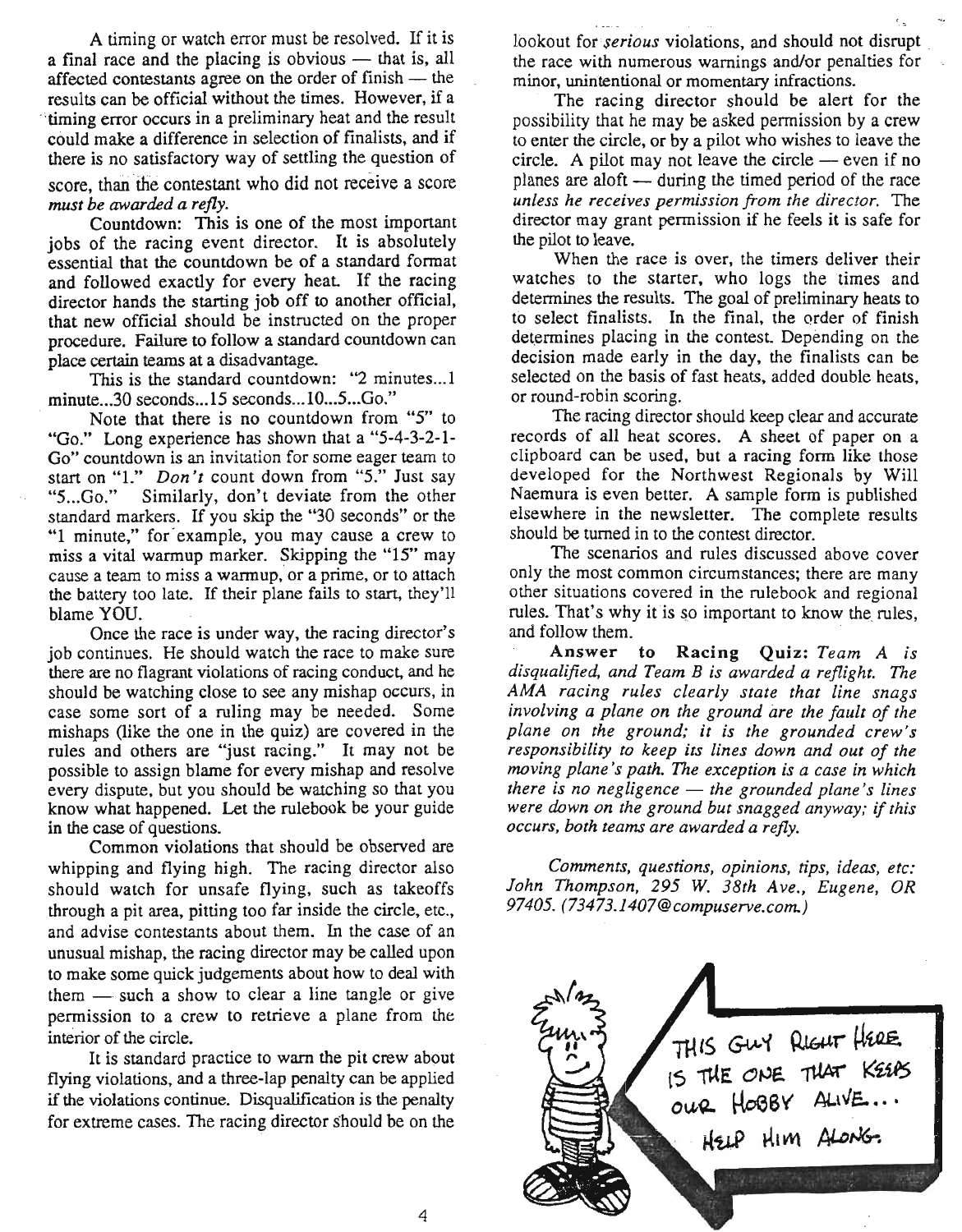|                             | $SLOW RAT$ (Jr. - Sr. - Op.) |  |                   |                                     | $(Sat 4:00 - 5:00)$            |  |  |
|-----------------------------|------------------------------|--|-------------------|-------------------------------------|--------------------------------|--|--|
| <b>Engine Size:</b>         | $.3600$ max.                 |  | Pull Test:        | $45$ lbs                            |                                |  |  |
| Line Length:                | $59'6'' - 60'6''$            |  | Heat Laps:        | $70 \text{ laps} (2 \text{ heats})$ | $1(2 \text{ fliers})$<br>Pits: |  |  |
| Line Diameter:              | .018 solid                   |  | Final Laps:       | 140 laps                            | Pits: $3(2 \text{ flies})$     |  |  |
|                             |                              |  |                   |                                     |                                |  |  |
| <b>CONTESTANT</b><br>HEAT 1 |                              |  | HEAT <sub>2</sub> | <b>FINAL</b>                        |                                |  |  |
|                             |                              |  |                   |                                     |                                |  |  |
|                             |                              |  |                   |                                     |                                |  |  |
| $3.$ $\qquad \qquad$        |                              |  | SAMPLE            |                                     |                                |  |  |
|                             | RACING FORM                  |  |                   |                                     |                                |  |  |
|                             |                              |  |                   |                                     |                                |  |  |
|                             |                              |  |                   |                                     |                                |  |  |
| 7. $\frac{1}{\sqrt{2\pi}}$  |                              |  |                   |                                     |                                |  |  |
| 8.                          |                              |  |                   |                                     |                                |  |  |
|                             |                              |  |                   |                                     |                                |  |  |
|                             |                              |  |                   |                                     |                                |  |  |

 $\sim$  4.

 $\hat{r}$  ,  $\hat{\phi}$  ,  $\hat{\phi}$ 

 $\bar{z}$ 

|     |                                                                                     |                                                             |                         | P.A.C. INVITATIONAL, JULY 30 & 31, RICHMOND, B.C.       |                 |                                                                                       |                      |                |                 |                                                               |                                 |                                                                                            |            |                             |
|-----|-------------------------------------------------------------------------------------|-------------------------------------------------------------|-------------------------|---------------------------------------------------------|-----------------|---------------------------------------------------------------------------------------|----------------------|----------------|-----------------|---------------------------------------------------------------|---------------------------------|--------------------------------------------------------------------------------------------|------------|-----------------------------|
|     |                                                                                     |                                                             |                         | ADV/EXPERT STUNT (6 ENTRIES) .15 SPORT RACE (8 ENTRIES) |                 |                                                                                       |                      |                |                 |                                                               |                                 | NW SPORT RACE (5 ENTRIES)                                                                  |            |                             |
|     | 1) GARY NELSON<br>2) LEE UBERBACHER 553.0<br>3) DON RICHARDSON<br>4) DAN RUTHERFORD |                                                             | 559.5<br>540.0<br>531.5 |                                                         |                 | 1) LARRY BELL<br>2) HENRY HAJDIK DNF<br>3) RICK MEADOWS DNF<br>4) CHRIS COX DNF       |                      |                | <b>DNF</b>      |                                                               | 2) CHRIS COX<br>4) MIKE CONNERS | 1) HENRY HAJDIK<br>3) PAUL DRANFIELD                                                       | <b>DNF</b> | 9:27<br>10:33<br><b>DNF</b> |
|     | BEG/INT. STUNT (3 ENTRIES)                                                          |                                                             |                         |                                                         |                 | OLD TIME STUNT (3 ENTRIES)                                                            |                      |                |                 |                                                               | $\mathbf{E}$                    |                                                                                            |            |                             |
|     | 1) TERRY MITCHELL 410.5<br>2) KARL BROWN 294.5<br>3) MIKE CONNERS                   |                                                             | 183.5                   |                                                         |                 | 1) CHRIS COX<br>2) MIKE CONNERS 227.5<br>3) FRANK BODEN                               |                      |                | 276.5<br>153.25 |                                                               |                                 |                                                                                            |            |                             |
|     |                                                                                     |                                                             |                         | C.B.B.B. COMBAT MEET, AUG 20, RICHLAND, WASH.           |                 |                                                                                       |                      |                |                 |                                                               |                                 |                                                                                            |            |                             |
|     |                                                                                     |                                                             |                         | 1/2 A COMBAT (4 ENTRIES)                                |                 |                                                                                       |                      |                |                 |                                                               | GX COMBAT (8 ENTRIES)           |                                                                                            |            |                             |
|     | 1)<br>2)<br>3)<br>4)                                                                | JEFF REIN<br>BUZZ WILSON<br><b>GARY HARRIS</b><br>TODD RYAN |                         |                                                         |                 |                                                                                       | 1)<br>2)<br>3)<br>4) |                |                 | DAVE THOMPSON<br><b>GARY HARRIS</b><br>JEFF REIN<br>TODD RYAN | 1710<br>1540<br>1540<br>1540    |                                                                                            |            |                             |
|     |                                                                                     |                                                             |                         | CAN-AM SPEED CHAMPIONSHIPS, SEPT 3 & 4, COQUITLAM, B.C. |                 |                                                                                       |                      |                |                 |                                                               |                                 |                                                                                            |            |                             |
|     |                                                                                     |                                                             | 1/2 A PROTO (2 ENTRIES) |                                                         |                 | JET SPEED (3 ENTRIES)                                                                 |                      |                |                 |                                                               |                                 | 21 SPEED (2 ENTRIES)                                                                       |            |                             |
| (2) | 1) CHRIS HAZEL<br><b>BOB SPAHR</b>                                                  |                                                             | 72.23<br>67.85          | 3)                                                      |                 | 1) JERRY THOMAS 190.40<br>2) DICK SALTER 165.38<br>MIKE HAZEL                         |                      | 163.72         |                 |                                                               | 2) BRENT HAZEL                  | 1) CHUCK SCHUETTE 147.72                                                                   | 94.20      |                             |
|     |                                                                                     |                                                             | A SPEED (1 ENTRY)       |                                                         |                 | FORM. 40 (1 ENTRY)                                                                    |                      |                |                 |                                                               |                                 | RECORD RATIO CASH AWARDS                                                                   |            |                             |
|     | 1) BOB SPAHR 147.72                                                                 |                                                             | D SPEED (1 ENTRY)       |                                                         |                 | 1) PAUL GIBEAULT 144.87                                                               |                      |                |                 |                                                               |                                 | 1) PAUL GIBEAULT (FAI) 106.64%<br>2) CHUCK SCHUETTE (21) 99.83%<br>3) BOB SPAHR (A) 97.78% |            |                             |
| 1   | BOB SPAHR 159.09                                                                    |                                                             |                         | 2                                                       | $\sim 10^{-11}$ | FAI SPEED (2 ENTRIES)<br>1) PAUL GIBEAULT 179.75<br>WILL NAEMURA<br><b>Contractor</b> |                      | <b>ATTEMPT</b> |                 |                                                               |                                 |                                                                                            |            |                             |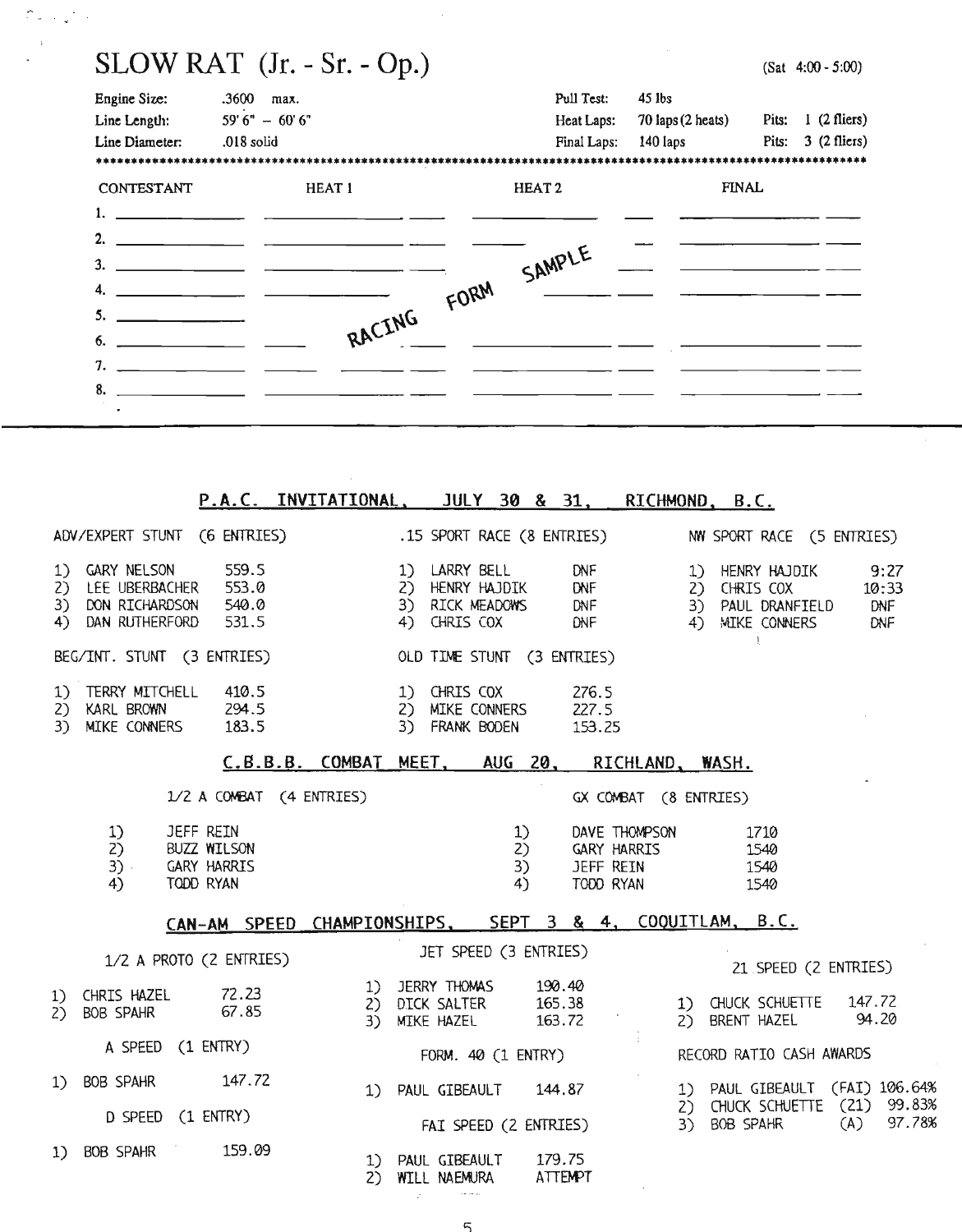# *SUBSCRIPTION EXPIRATION DEPARTMENT*

THIS IS THE NEXT TO LAST ISSUE FOR THE FOLLOWING SUBSCRIBERS: BILL DRUMMOND,. GARY HARRIS, MARTY HIGGS, GARY NELSON, BOB EINHAUS, JIM HOLMACK, TODD RYAN ,

THIS IS THE LAST ISSUE FOR THE FOLLOWING SUBSCRIBERS: CHRIS COX, RON SALO, DENNIS PATERA, MIKE McCARTHY, DAVE ROYER, JOHN HALL, GERALD SCHAMP, STEVE SCOTT, WILLIAM NAEMURA.

PLEASE RENEW PROMPTLY, SO YOU CAN KEEP UP WITH WHAT'S GOING ON. BESIDES, YOU NEVER KNOW WHAT MIGHT BE CONNECTED WITH YOUR NAME IN PRINT IF YOU DON'T SEE IT!

FLYING LINES is published nine times per year. Subscription rate is \$13.00 for USA, and \$15.00 for Canada (U.S. funds). Subscription expiration is noted on the mailing label -beginning and ending issue numbers are listed after name.

# *NORTHWEST CL CONTEST CALENDAR*

*THE FOLLOWING LISTING IS A SUMMARY OF ALL KNOWN A.M.A. AND M.A.A.C. SANTIONED EVENTS* AS *OF* 9-5-94. *FOR FURTHER INFORMATION, PLEASE CONTACT THE INDIVIDUAL LISTED. CONTEST DIRECTORS AND CLUB LEADERS ARE ENCOURAGED TO CONTACT FLYING LINES AS SOON AS .POSSIBLE WITH THEIR PLANS, INCLUEJING ANY REVISIONS.*

#### SEPTEMBER 17 & 18, KENT, WASH.

#### 1994 RAIDER ROUNDUP

EVENTS: PRECISION AEROBATICS IN FOUR PAMPA CLASSES PLUS JUNIOR BEGINNER CLASS, CLASSIC STUNT, OLD TIME STUNT, PROFILE CARRIER, .15 CARRIER, CLASS I & II COMBINED CARRIER, 1/2 A COMBAT, 80 MPH COMBAT, FAST COMBAT, BALLOON BUST (JR) (SR-OPEN), CLASS I MOUSE RACING (JR) (SR-OPEN), NW CLOWN RACE, NW GOODYEAR, NW SUPER SPORT RACE, SPORT SCALE, PROFILE SCALE, NORTHWEST RECORD RATIO SPEED, AMA RECORD RATIO SPEED. SITE: BOEING SPACE CENTER. CONTACT: RICHARD McCONNELL, 14828 MILITARY ROAD S., #208, SEATTLE, WA 98168 PHONE SPONSOR: SEATTLE SKYRAIDERS

#### OCTOBER 1, PORTLAND, OREGON

### *MEET* CANCELLED

#### OCTOBER 8 & 9 , RICHLAND, WASH

#### DESERT CARRIER BASH V

EVENTS: PROFILE CARRIER, .15 CARRIER, CLASS I & II CARRIER, OLD TIME STUNT, CLASS I MOUSE RACE, NW FLYING CLOWN RACE, NW SPORT RACE. SITE: HORN RAPIDS ATHLETIC COMPLEX. CONTACT: PAUL RICE (509) 627-3142, OR RICK MAGNUSON (509) 946-5724. SPONSOR: COLUMBIA BASIN BALSA BASHERS.

## OCTOBER 22 & 23, EUGENE, OREGON

## REALLY RACING & FALL FOLUES

EVENTS: PRECISION AEROBATICS IN FOUR PAMPA CLASSES, MOUSE RACE CLASS I, MOUSE RACE CLASS II, NW GOODYEAR: AMA GOODYEAR, SLOW RAT RACE, RAT RACE, NW SPORT RACE, NW SUPER SPORT RACE. SITE: EUGENE AIRPORT, CONTACT: JOHN THOMPSON, 295 WEST 38TH AVENUE, . EUGENE, OR 97405, PHONE (503) 465-1088 ,SPONSOR: EUGENE PROPSPINNERS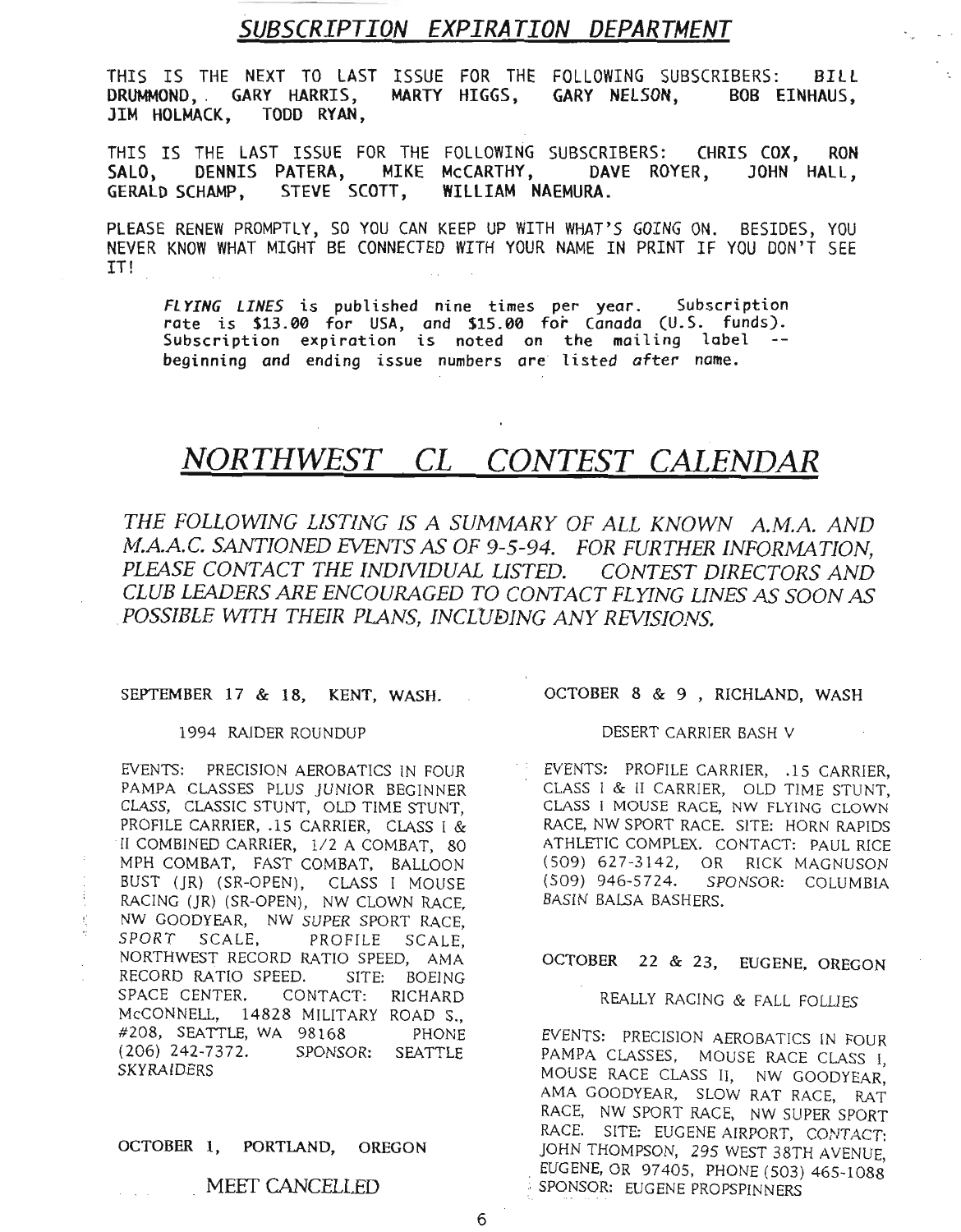|                            | THANKSTO<br>ALL THE<br>VOLUNTEERS                                         | <b>Stampionship</b>      | Nashington Star<br>Controline                                                                     | For INFO Contact<br>Rich McConnell<br>$206$ $242 - 7372$                                                                                                                                                                        |            |  |  |  |  |  |
|----------------------------|---------------------------------------------------------------------------|--------------------------|---------------------------------------------------------------------------------------------------|---------------------------------------------------------------------------------------------------------------------------------------------------------------------------------------------------------------------------------|------------|--|--|--|--|--|
|                            |                                                                           |                          |                                                                                                   | AMA Sanctioned AAA Model Airplane Contest:                                                                                                                                                                                      |            |  |  |  |  |  |
|                            | The <i>Seattle Skyraiders</i> Present:                                    |                          |                                                                                                   |                                                                                                                                                                                                                                 |            |  |  |  |  |  |
|                            | RAIDER ROUND-UP '94                                                       |                          |                                                                                                   |                                                                                                                                                                                                                                 |            |  |  |  |  |  |
|                            |                                                                           |                          |                                                                                                   |                                                                                                                                                                                                                                 |            |  |  |  |  |  |
|                            |                                                                           |                          | September 17th and 18th                                                                           |                                                                                                                                                                                                                                 |            |  |  |  |  |  |
|                            | <b>Boeing Space Center</b>                                                |                          |                                                                                                   |                                                                                                                                                                                                                                 |            |  |  |  |  |  |
|                            |                                                                           |                          |                                                                                                   |                                                                                                                                                                                                                                 |            |  |  |  |  |  |
|                            |                                                                           |                          | Kent, Washington                                                                                  |                                                                                                                                                                                                                                 |            |  |  |  |  |  |
|                            | <b>Saturday Event Schedule</b>                                            |                          |                                                                                                   | <b>Sunday Event Schedule</b>                                                                                                                                                                                                    |            |  |  |  |  |  |
|                            |                                                                           |                          |                                                                                                   |                                                                                                                                                                                                                                 |            |  |  |  |  |  |
| 9:00am                     | Mouserace 1                                                               |                          | 9:00am                                                                                            | <b>Speed Record Ratio</b>                                                                                                                                                                                                       | <b>ISO</b> |  |  |  |  |  |
| 9:00                       | <b>Navy Carrier</b><br>(.15 Profile, Profile, Class 1 + 2 Combined)       | <b>ISO</b>               | 9:00                                                                                              | (NW and National)<br><b>Fast Combat</b>                                                                                                                                                                                         | SO         |  |  |  |  |  |
| 9:00                       | Combat (1/2 A & 80mph)                                                    | <b>JSO</b>               | 9:30                                                                                              | <b>Precision Aerobatics</b>                                                                                                                                                                                                     |            |  |  |  |  |  |
| 9:30                       | Mouserace 1                                                               | <b>SO</b>                | 9:30                                                                                              | <b>Precision Aerobatics</b>                                                                                                                                                                                                     | SO         |  |  |  |  |  |
| 10:00<br>10:30             | Old Time Stunt<br><b>NW Sport Goodyear</b>                                | <b>ISO</b><br><b>ISO</b> | 10:00                                                                                             | (BEG, INT, ADV & EXP.)<br><b>Scale Static Judging</b>                                                                                                                                                                           | <b>JSO</b> |  |  |  |  |  |
| 12:00noon                  | <b>NW Supersport Race</b>                                                 | <b>ISO</b>               | 11:00                                                                                             | Scale Sport & Profile                                                                                                                                                                                                           | <b>JSO</b> |  |  |  |  |  |
| 1:00 <sub>pm</sub><br>1:00 | <b>Classic Stunt</b><br><b>NW Flying Clown Race</b>                       | <b>ISO</b><br>SO         | 1:00 <sub>pm</sub><br>1:00                                                                        | <b>Balloon Bust</b><br><b>Balloon Bust</b>                                                                                                                                                                                      | SO         |  |  |  |  |  |
|                            | <b>INTEST DIRECTOR:</b>                                                   |                          |                                                                                                   |                                                                                                                                                                                                                                 |            |  |  |  |  |  |
|                            |                                                                           |                          |                                                                                                   | Gardner (206) 226-966                                                                                                                                                                                                           |            |  |  |  |  |  |
|                            | JR: is \$5.00 First Event, \$2.00, \$2.00 \$1.00, to \$10.00 Maximum (US) |                          |                                                                                                   | REGISTRATION: IS FROM 8:00 AM UNTIL THE START OF THE EVENT, OR NOON WHICHEVER IS EARLIER.<br>Entry Fees: SR/OPEN is \$15.00 First Event, then \$10.00, \$5.00, \$5.00, to a Max. of \$35.00 (US)                                |            |  |  |  |  |  |
|                            | AMA Events are per 1994-95 Rule Book ***** KNOW THE RULES                 |                          | Northwest Events are governed by current NW RULES                                                 | AMA or MAAC Membership is required of all participants and mechanics. AMA Membership is available at Registration.<br>Safety Thong (wrist) required ALL EVENTS ** Engine Safety Strap required in all COMBAT Events except 1/2A |            |  |  |  |  |  |
|                            |                                                                           |                          | ALL EVENTS ARE TO BE FINISHED BY 4 PM SUNDAY<br>AWARDS Presentations will begin at 4:30 PM Sunday |                                                                                                                                                                                                                                 |            |  |  |  |  |  |

*AM4 Fast Combat* requires fuel shutoffs.

*SPEED* - Separate entry fees apply to NW Record Ratio and U.S. National Record Ratio. *CARRIER* - Multiple Entries allowed in each event, however separate entry fees apply. Balloon Bust will be simplified to two balloon format.

7

, I